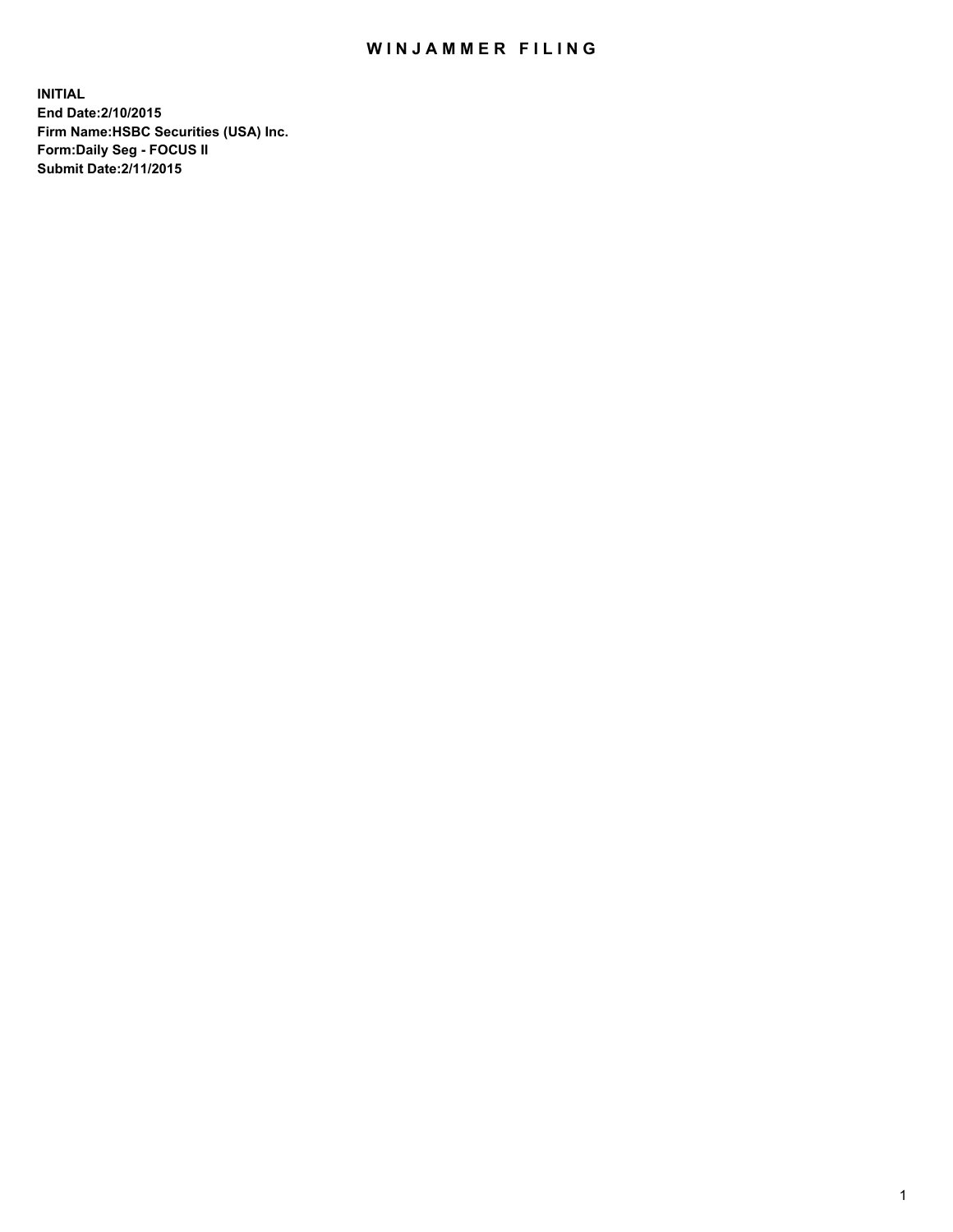## **INITIAL End Date:2/10/2015 Firm Name:HSBC Securities (USA) Inc. Form:Daily Seg - FOCUS II Submit Date:2/11/2015 Daily Segregation - Cover Page**

| Name of Company<br><b>Contact Name</b><br><b>Contact Phone Number</b><br><b>Contact Email Address</b>                                                                                                                                                                                                                          | <b>HSBC Securities (USA) Inc.</b><br>Steven richardson<br>212-525-6445<br>steven.richardson@us.hsbc.com |
|--------------------------------------------------------------------------------------------------------------------------------------------------------------------------------------------------------------------------------------------------------------------------------------------------------------------------------|---------------------------------------------------------------------------------------------------------|
| FCM's Customer Segregated Funds Residual Interest Target (choose one):<br>a. Minimum dollar amount: ; or<br>b. Minimum percentage of customer segregated funds required:%; or<br>c. Dollar amount range between: and; or<br>d. Percentage range of customer segregated funds required between: % and %.                        | 50,000,000<br>0 <sub>0</sub><br>0 <sub>0</sub>                                                          |
| FCM's Customer Secured Amount Funds Residual Interest Target (choose one):<br>a. Minimum dollar amount: ; or<br>b. Minimum percentage of customer secured funds required:%; or<br>c. Dollar amount range between: and; or<br>d. Percentage range of customer secured funds required between:% and%.                            | 10,000,000<br><u>0</u><br>0 <sub>0</sub><br>0 <sub>0</sub>                                              |
| FCM's Cleared Swaps Customer Collateral Residual Interest Target (choose one):<br>a. Minimum dollar amount: ; or<br>b. Minimum percentage of cleared swaps customer collateral required:% ; or<br>c. Dollar amount range between: and; or<br>d. Percentage range of cleared swaps customer collateral required between:% and%. | 30,000,000<br>00<br><u>00</u>                                                                           |

Attach supporting documents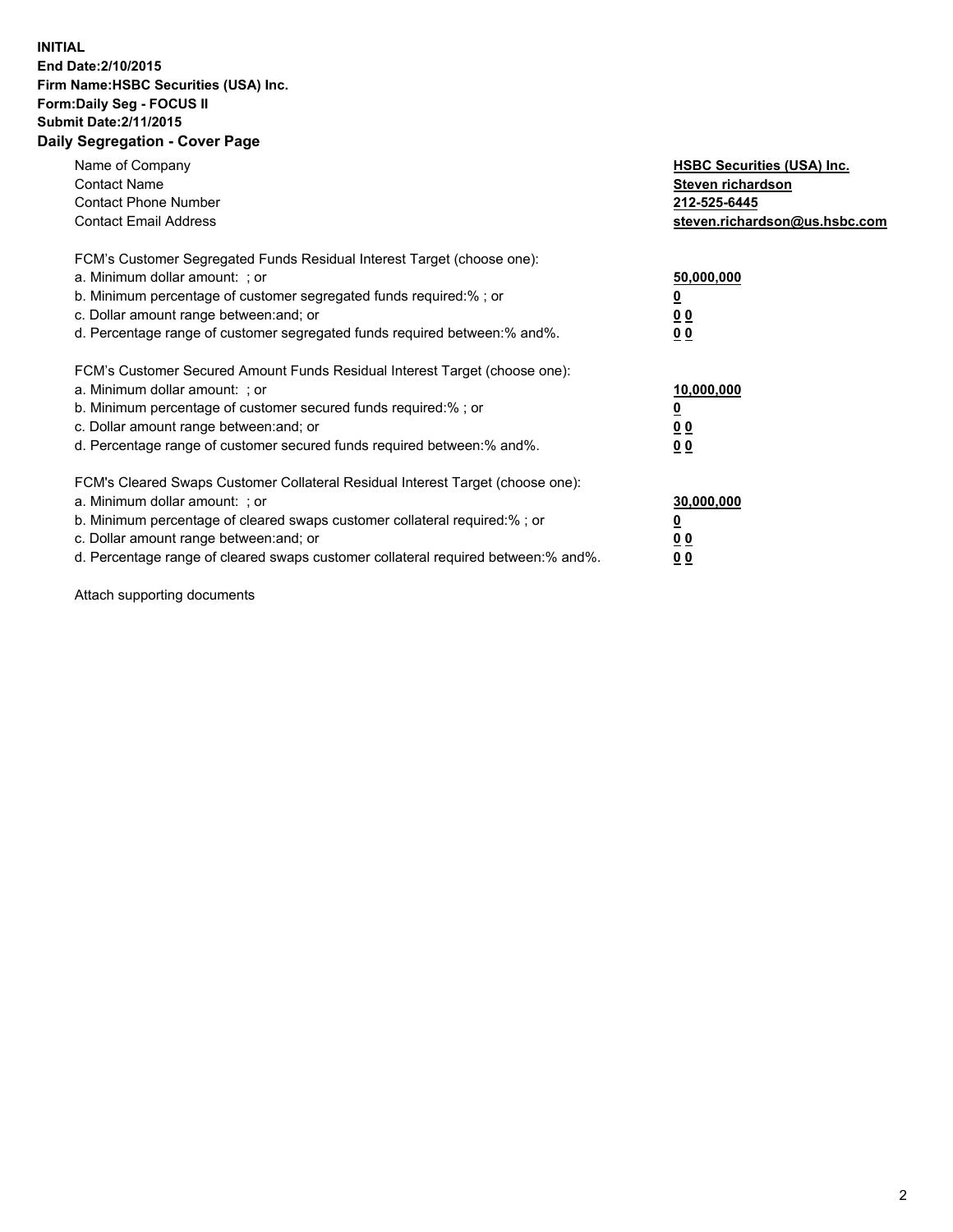**INITIAL End Date:2/10/2015 Firm Name:HSBC Securities (USA) Inc. Form:Daily Seg - FOCUS II Submit Date:2/11/2015 Daily Segregation - Secured Amounts**

|     | Daily Segregation - Secured Amounts                                                         |                            |
|-----|---------------------------------------------------------------------------------------------|----------------------------|
|     | Foreign Futures and Foreign Options Secured Amounts                                         |                            |
|     | Amount required to be set aside pursuant to law, rule or regulation of a foreign            | $0$ [7305]                 |
|     | government or a rule of a self-regulatory organization authorized thereunder                |                            |
| 1.  | Net ledger balance - Foreign Futures and Foreign Option Trading - All Customers             |                            |
|     | A. Cash                                                                                     | 75,296,024 [7315]          |
|     | B. Securities (at market)                                                                   | 33,461,681 [7317]          |
| 2.  | Net unrealized profit (loss) in open futures contracts traded on a foreign board of trade   | 46,204,157 [7325]          |
| 3.  | Exchange traded options                                                                     |                            |
|     | a. Market value of open option contracts purchased on a foreign board of trade              | $0$ [7335]                 |
|     | b. Market value of open contracts granted (sold) on a foreign board of trade                |                            |
| 4.  |                                                                                             | $0$ [7337]                 |
| 5.  | Net equity (deficit) (add lines 1.2. and 3.)                                                | 154,961,862 [7345]         |
|     | Account liquidating to a deficit and account with a debit balances - gross amount           | 312,578 [7351]             |
|     | Less: amount offset by customer owned securities                                            | -312,550 [7352] 28 [7354]  |
| 6.  | Amount required to be set aside as the secured amount - Net Liquidating Equity              | 154,961,890 [7355]         |
|     | Method (add lines 4 and 5)                                                                  |                            |
| 7.  | Greater of amount required to be set aside pursuant to foreign jurisdiction (above) or line | 154,961,890 [7360]         |
|     | 6.                                                                                          |                            |
|     | FUNDS DEPOSITED IN SEPARATE REGULATION 30.7 ACCOUNTS                                        |                            |
| 1.  | Cash in banks                                                                               |                            |
|     | A. Banks located in the United States                                                       | 47,177,764 [7500]          |
|     | B. Other banks qualified under Regulation 30.7                                              | 0 [7520] 47,177,764 [7530] |
| 2.  | Securities                                                                                  |                            |
|     | A. In safekeeping with banks located in the United States                                   | 78,461,681 [7540]          |
|     | B. In safekeeping with other banks qualified under Regulation 30.7                          | 0 [7560] 78,461,681 [7570] |
| 3.  | Equities with registered futures commission merchants                                       |                            |
|     | A. Cash                                                                                     | $0$ [7580]                 |
|     | <b>B.</b> Securities                                                                        | $0$ [7590]                 |
|     | C. Unrealized gain (loss) on open futures contracts                                         | $0$ [7600]                 |
|     | D. Value of long option contracts                                                           | $0$ [7610]                 |
|     | E. Value of short option contracts                                                          | 0 [7615] 0 [7620]          |
| 4.  | Amounts held by clearing organizations of foreign boards of trade                           |                            |
|     | A. Cash                                                                                     | $0$ [7640]                 |
|     | <b>B.</b> Securities                                                                        | $0$ [7650]                 |
|     | C. Amount due to (from) clearing organization - daily variation                             | $0$ [7660]                 |
|     | D. Value of long option contracts                                                           | $0$ [7670]                 |
|     | E. Value of short option contracts                                                          | 0 [7675] 0 [7680]          |
| 5.  | Amounts held by members of foreign boards of trade                                          |                            |
|     | A. Cash                                                                                     | 29,086,364 [7700]          |
|     | <b>B.</b> Securities                                                                        | $0$ [7710]                 |
|     | C. Unrealized gain (loss) on open futures contracts                                         | 46,204,157 [7720]          |
|     | D. Value of long option contracts                                                           | $0$ [7730]                 |
|     | E. Value of short option contracts                                                          | 0 [7735] 75,290,521 [7740] |
| 6.  | Amounts with other depositories designated by a foreign board of trade                      | 0 [7760]                   |
| 7.  | Segregated funds on hand                                                                    | $0$ [7765]                 |
| 8.  | Total funds in separate section 30.7 accounts                                               | 200,929,966 [7770]         |
| 9.  | Excess (deficiency) Set Aside for Secured Amount (subtract line 7 Secured Statement         | 45,968,076 [7380]          |
|     | Page 1 from Line 8)                                                                         |                            |
| 10. | Management Target Amount for Excess funds in separate section 30.7 accounts                 | 30,386,051 [7780]          |
| 11. | Excess (deficiency) funds in separate 30.7 accounts over (under) Management Target          | 15,582,025 [7785]          |
|     |                                                                                             |                            |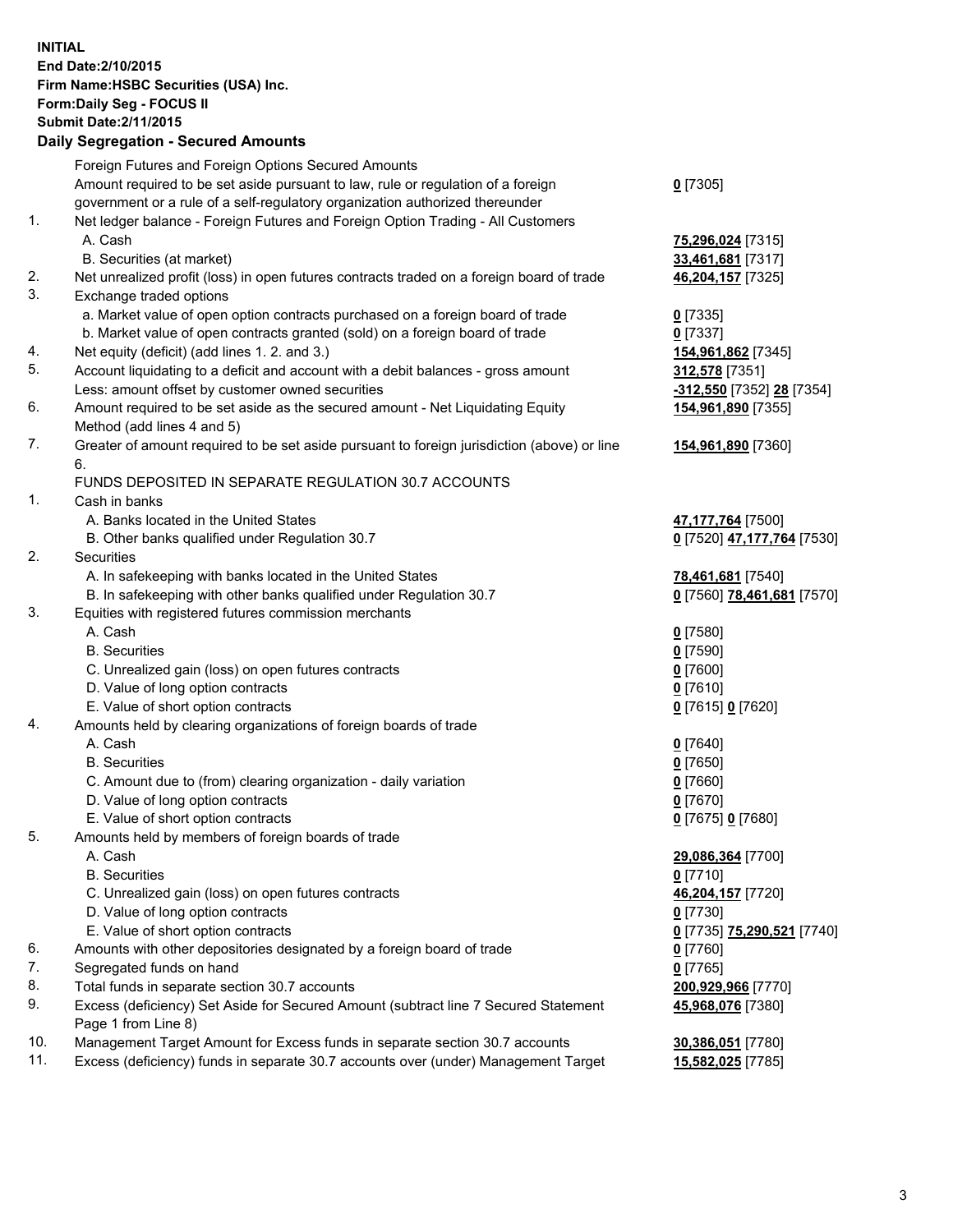| <b>INITIAL</b>                        |                                                                                     |                              |  |  |  |
|---------------------------------------|-------------------------------------------------------------------------------------|------------------------------|--|--|--|
| End Date: 2/10/2015                   |                                                                                     |                              |  |  |  |
| Firm Name: HSBC Securities (USA) Inc. |                                                                                     |                              |  |  |  |
| Form: Daily Seg - FOCUS II            |                                                                                     |                              |  |  |  |
| <b>Submit Date: 2/11/2015</b>         |                                                                                     |                              |  |  |  |
|                                       | Daily Segregation - Segregation Statement                                           |                              |  |  |  |
|                                       | SEGREGATION REQUIREMENTS(Section 4d(2) of the CEAct)                                |                              |  |  |  |
| 1.                                    | Net ledger balance                                                                  |                              |  |  |  |
|                                       | A. Cash                                                                             | 253,976,572 [7010]           |  |  |  |
|                                       | B. Securities (at market)                                                           | 629,735,868 [7020]           |  |  |  |
| 2.                                    | Net unrealized profit (loss) in open futures contracts traded on a contract market  | 295,304,092 [7030]           |  |  |  |
| 3.                                    | Exchange traded options                                                             |                              |  |  |  |
|                                       | A. Add market value of open option contracts purchased on a contract market         | 108,834,477 [7032]           |  |  |  |
|                                       | B. Deduct market value of open option contracts granted (sold) on a contract market | -9,763,370 [7033]            |  |  |  |
| 4.                                    | Net equity (deficit) (add lines 1, 2 and 3)                                         | 1,278,087,639 [7040]         |  |  |  |
| 5.                                    | Accounts liquidating to a deficit and accounts with                                 |                              |  |  |  |
|                                       | debit balances - gross amount                                                       | 3,173,837 [7045]             |  |  |  |
|                                       | Less: amount offset by customer securities                                          | -3,173,587 [7047] 250 [7050] |  |  |  |
| 6.                                    | Amount required to be segregated (add lines 4 and 5)                                | 1,278,087,889 [7060]         |  |  |  |
|                                       | FUNDS IN SEGREGATED ACCOUNTS                                                        |                              |  |  |  |
| 7.                                    | Deposited in segregated funds bank accounts                                         |                              |  |  |  |
|                                       | A. Cash                                                                             | 94,910,143 [7070]            |  |  |  |
|                                       | B. Securities representing investments of customers' funds (at market)              | $0$ [7080]                   |  |  |  |
|                                       | C. Securities held for particular customers or option customers in lieu of cash (at | 59,120,003 [7090]            |  |  |  |
|                                       | market)                                                                             |                              |  |  |  |
| 8.                                    | Margins on deposit with derivatives clearing organizations of contract markets      |                              |  |  |  |
|                                       | A. Cash                                                                             | 241,184,905 [7100]           |  |  |  |
|                                       | B. Securities representing investments of customers' funds (at market)              | 234,205,716 [7110]           |  |  |  |
|                                       | C. Securities held for particular customers or option customers in lieu of cash (at | 570,615,865 [7120]           |  |  |  |
|                                       | market)                                                                             |                              |  |  |  |
| 9.                                    | Net settlement from (to) derivatives clearing organizations of contract markets     | 56,601,777 [7130]            |  |  |  |
| 10.                                   | Exchange traded options                                                             |                              |  |  |  |
|                                       | A. Value of open long option contracts                                              | 108,834,477 [7132]           |  |  |  |
|                                       | B. Value of open short option contracts                                             | -9,763,370 [7133]            |  |  |  |
| 11.                                   | Net equities with other FCMs                                                        |                              |  |  |  |
|                                       | A. Net liquidating equity                                                           | 26,733,517 [7140]            |  |  |  |
|                                       | B. Securities representing investments of customers' funds (at market)              | <u>0</u> [7160]              |  |  |  |
|                                       | C. Securities held for particular customers or option customers in lieu of cash (at | $0$ [7170]                   |  |  |  |
|                                       | market)                                                                             |                              |  |  |  |
| 12.                                   | Segregated funds on hand                                                            | $0$ [7150]                   |  |  |  |
| 13.                                   | Total amount in segregation (add lines 7 through 12)                                | 1,382,443,033 [7180]         |  |  |  |
| 14.                                   | Excess (deficiency) funds in segregation (subtract line 6 from line 13)             | 104,355,144 [7190]           |  |  |  |
| 15.                                   | Management Target Amount for Excess funds in segregation                            | 50,000,000 [7194]            |  |  |  |
| 16.                                   | Excess (deficiency) funds in segregation over (under) Management Target Amount      | 54, 355, 144 [7198]          |  |  |  |

16. Excess (deficiency) funds in segregation over (under) Management Target Amount Excess